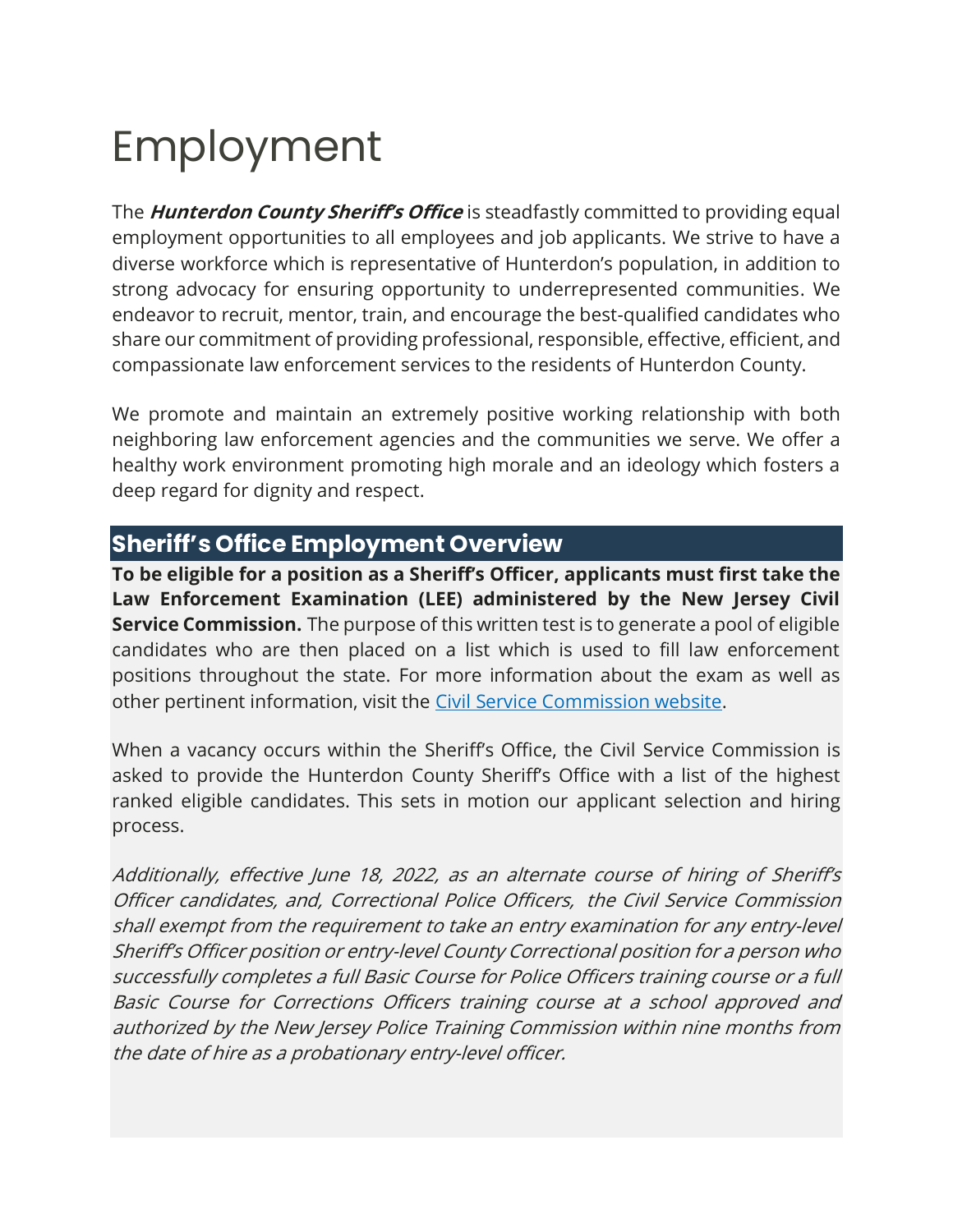## **Applicant Selection Process**

Qualified applicants invited to apply for a position with the Hunterdon County Sheriff's Office will participate in a comprehensive selection process as summarized below. This process is designed to assess the knowledge, skills, abilities, character, and physical and psychological fitness of candidates. Applicant processing averages between six to eight weeks to complete.

- 1. **Interview** An initial interview will be conducted by members of the Sheriff's staff. This interview serves as a meet and greet and job familiarization opportunity for both the Sheriff's Staff and the applicant.
- 2. **Application** Following the interview, a formal job application, information packet, instructions, and salary guide are provided to applicants. Following this, applicants are advised of application return deadlines and important dates in the selection process.
- 3. **Background Investigation –** Applicants are assigned a background investigator. The investigator conducts a highly detailed evaluation of the information submitted along with verification of documentation. The submission of fingerprints and photo for a criminal records check takes place at this phase. The investigation includes but is not limited to, verification of employment, education, credit history, results of a criminal history check, and law enforcement contacts, reference checks, and interviews with friends, family and neighbors. The background investigator will document his/her findings in a written report submitted to the Sheriff.

#### 4. **Conditional Offer of Employment**

Upon approval of the Sheriff, an applicant receives a conditional offer (CO) of employment. The CO clears the way for a comprehensive medical examination and psychological evaluation conducted by occupational health physician(s).

5. **Medical Examination**. The physician will prepare a detailed report and make a recommendation as to your physical fitness and suitability for employment with the Hunterdon County Sheriff's Office. Beginning in 2022, A physical fitness assessment will be conducted by a Certified Physical Fitness Instructor who utilizes [Police Training Commission](https://www.njoag.gov/about/divisions-and-offices/division-of-criminal-justice-home/police-training-commission/) (PTC) standards to evaluate a candidate's ability to successfully complete the mandatory Basic Police Academy physical training. You will be required to provide medical clearance from your physician prior to participation in this assessment.